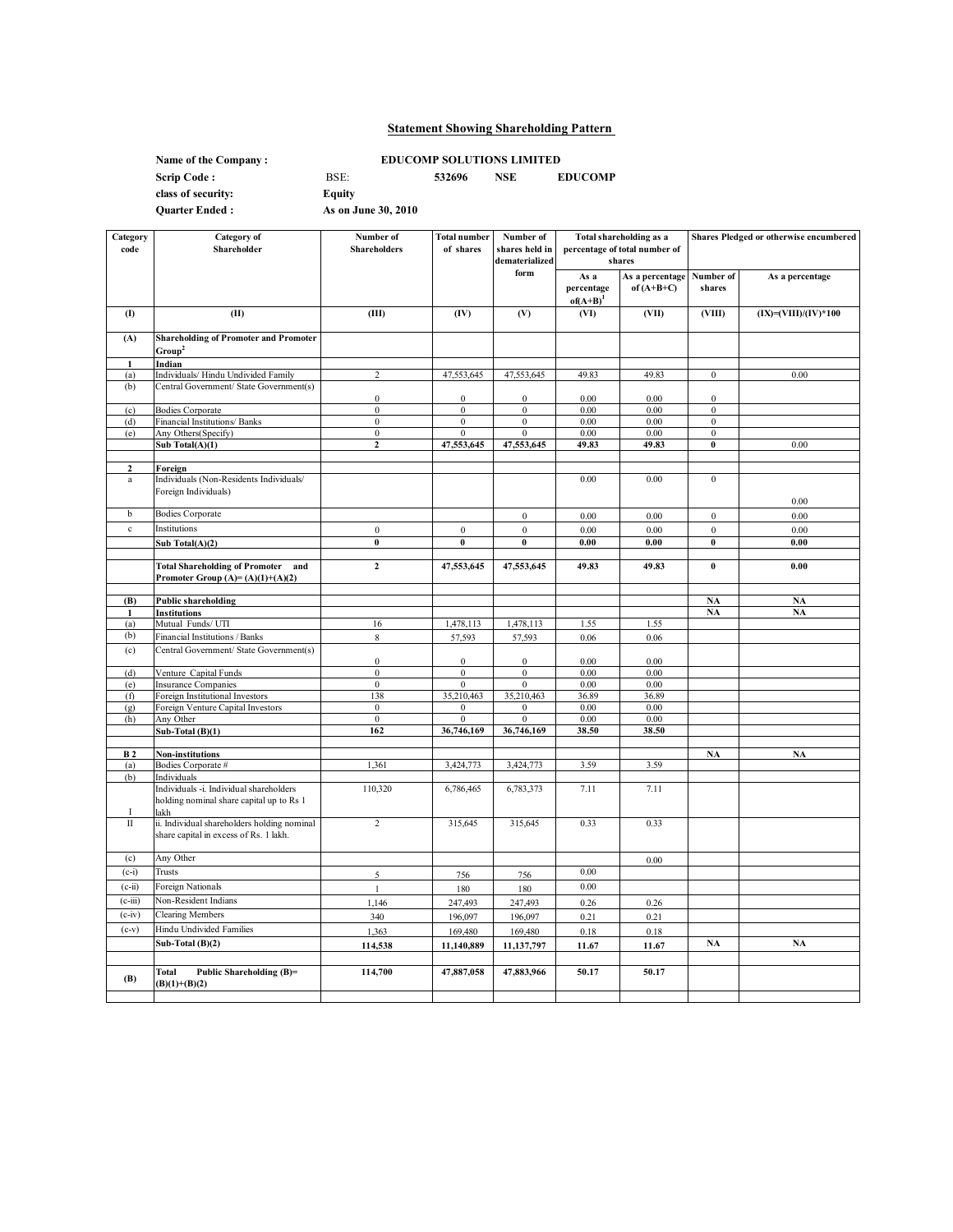|     | TOTAL $(A)+(B)$                                                                        | 114,702 | 95,440,703 | 95.437.611 | 100.00    | 100.00 | <b>NA</b> | NA |
|-----|----------------------------------------------------------------------------------------|---------|------------|------------|-----------|--------|-----------|----|
|     |                                                                                        |         |            |            |           |        |           |    |
| (C) | Shares held by Custodians and against<br>which Depository Receipts have been<br>issued |         |            |            | <b>NA</b> | 0.00   |           |    |
|     |                                                                                        |         |            |            |           |        |           |    |
|     | <b>GRAND TOTAL</b> $(A)+(B)+(C)$                                                       | 114,702 | 95,440,703 | 95.437.611 | <b>NA</b> | 100.00 | <b>NA</b> | NA |

#### **(I)(b) Statement showing Shareholding of persons belonging to the category "Promoter and Promoter Group"**

| Sr. No. | Name of the shareholder | <b>Total shares held</b> |               | Shares Pledged or otherwise encumbered |                      |                                     |
|---------|-------------------------|--------------------------|---------------|----------------------------------------|----------------------|-------------------------------------|
|         |                         | <b>Number</b>            | As a $%$ of   | Number<br>As a percentage              |                      | As a % of grand total $(A)+(B)+(C)$ |
|         |                         |                          | Grand         |                                        |                      | of sub-clause $(I)(a)$              |
|         |                         |                          | Total         |                                        |                      |                                     |
|         |                         |                          | $(A)+(B)+(C)$ |                                        |                      |                                     |
|         |                         |                          |               |                                        |                      |                                     |
| $($ I   | (II)                    | (III)                    | (IV)          | (V)                                    | $(VI)=(V)/(III)*100$ | (VII)                               |
|         |                         |                          |               |                                        |                      |                                     |
|         | SHANTANU PRAKASH        | 44,315,205               | 46.43         |                                        |                      |                                     |
|         | <b>ANJLEE PRAKASH</b>   | 3,238,440                | 3.39          |                                        |                      |                                     |
|         | <b>TOTAL</b>            | 47,553,645               | 49.83         |                                        |                      | 0                                   |

## **(I)(c) Statement showing Shareholding of persons belonging to the category "Public" and holding more than 1% of the total number of shares**

| Sr. No.        | Name of the shareholder                                         | <b>Number of shares</b> | Shares as a percentage of total number of shares |
|----------------|-----------------------------------------------------------------|-------------------------|--------------------------------------------------|
|                |                                                                 |                         | {i.e., Grand Total $(A)+(B)+(C)$ indicated in    |
|                |                                                                 |                         | Statement at para $(I)(a)$ above}                |
|                |                                                                 |                         |                                                  |
|                | THE HARTFORD CAPITAL APPRECIATION FUND                          | 5524765                 | 5.79                                             |
| $\overline{2}$ | <b>JANUS WORLDWIDE FUND</b>                                     | 3234040                 | 3.39                                             |
| 3              | T ROWE PRICE INTERNATIONAL INC A/C T ROWE PRICE NEW ASIA        |                         |                                                  |
|                | <b>FUND</b>                                                     | 1790794                 | 1.88                                             |
| 4              | T ROWE PRICE INTERNATIONAL INC A/C T ROWE PRICE                 |                         |                                                  |
|                | <b>INTERNATIONAL STOCK FUND</b>                                 | 1765588                 | 1.85                                             |
| 5              | COPTHALL MAURITIUS INVESTMENT LIMITED                           | 1713000                 | 1.79                                             |
| 6              | COLUMBIA ACORN INTERNATIONAL                                    | 1450000                 | 1.52                                             |
| 7              | HARTFORD CAPITAL APPRECIATION HLS FUND - OR1F                   | 1305870                 | 1.37                                             |
| 8              | <b>CAAM FUNDS INDIA</b>                                         | 1300000                 | 1.36                                             |
| 9              | WELLINGTON MANAGEMENT COMPANY, LLP A/C BAY POND MB              |                         |                                                  |
|                |                                                                 | 1258251                 | 1.32                                             |
| 10             | T ROWE PRICE INTERNATIONAL INC A/C T ROWE PRICE EMERGING        |                         |                                                  |
|                | <b>MARKETS STOCK FUND</b>                                       | 1109400                 | 1.16                                             |
| 11             | JANUS ASPEN SERIES WORLDWIDE PORTFOLIO                          | 1039241                 | 1.09                                             |
| 12             | PASSPORT CAPITAL LLC A/C PASSPORT INDIA INVESTMENTS (MAURITIUS) |                         |                                                  |
|                | <b>LIMITED</b>                                                  | 1000000                 | 1.05                                             |
| 13             | <b>GAJA ADVISORS PRIVATE LIMITED</b>                            | 1000000                 | 1.05                                             |
|                | <b>TOTAL</b>                                                    | 23490949                | 24.61                                            |

## **(I)(d) Statement showing details of locked-in shares**

| Sr. No. | Name of the shareholder             | Category of<br><b>Shareholders</b> | locked-in | Number of Locked-in shares as a percentage of total number of shares {i.e., Grand Total<br>$(A)+(B)+(C)$ indicated in Statement at para $(I)(a)$ above |
|---------|-------------------------------------|------------------------------------|-----------|--------------------------------------------------------------------------------------------------------------------------------------------------------|
|         |                                     | <b>Promoters/Public)</b>           | shares    |                                                                                                                                                        |
|         | Zaptive Internet Services Pvt. Ltd. | Public                             | 52616     | 0.06                                                                                                                                                   |
|         |                                     |                                    | -         |                                                                                                                                                        |
|         | <b>TOTAL</b>                        |                                    | 52.616    | 0.06                                                                                                                                                   |

**(II)(a) Statement showing details of Depository Receipts (DRs)**